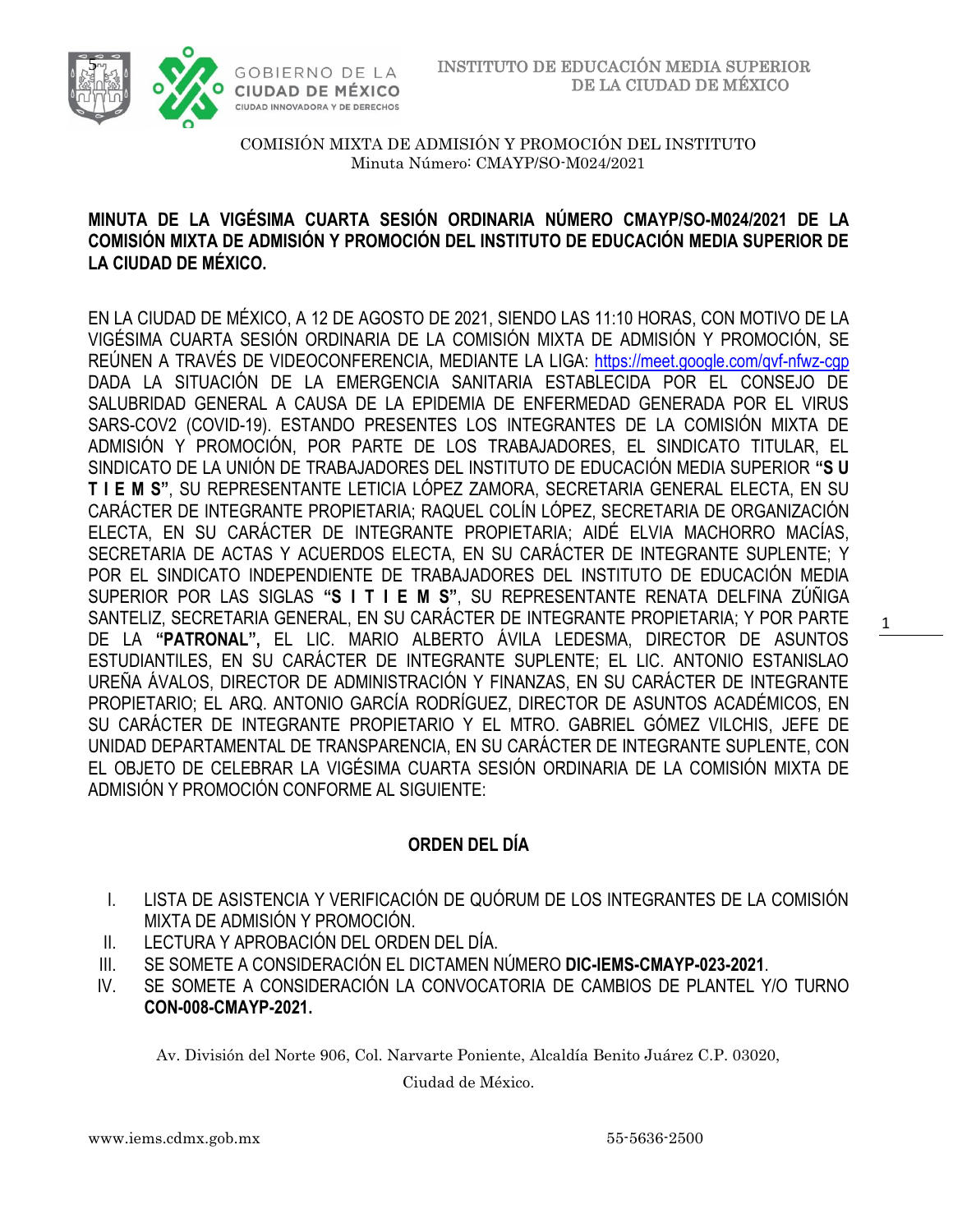

- V. SE SOMETE A CONSIDERACIÓN LA CONVOCATORIA DE PROMOCIÓN DE PERSONAL ADMINISTRATIVO **CON-005-CMAYP-2021**.
- VI. ASUNTOS GENERALES
- VII. SE SOMETE A CONSIDERACIÓN LA FECHA PARA LA CELEBRACIÓN DE LA VIGÉSIMA QUINTA SESIÓN ORDINARIA DE LA COMISIÓN.

#### **M I N U T A**

**PRIMERO. -** DE ACUERDO CON LA LISTA DE ASISTENCIA DE LOS INTEGRANTES DE LA COMISIÓN, EXISTE QUÓRUM LEGAL VÁLIDO PARA LLEVAR A CABO LA VIGÉSIMA CUARTA SESIÓN ORDINARIA DE LA COMISIÓN MIXTA DE ADMISIÓN Y PROMOCIÓN.

**SEGUNDO. -** PREVIA LECTURA SE APRUEBA EL ORDEN DEL DÍA PROPUESTO POR LOS INTEGRANTES.

**TERCERO. –** LOS INTEGRANTES DE LA COMISIÓN MIXTA DE ADMISIÓN Y PROMOCIÓN APRUEBAN EN TODAS Y CADA UNA DE SUS PARTES EL DICTAMEN **DIC-IEMS-CMAYP-023-2021,** LO ANTERIOR PARA TODOS LOS EFECTOS ADMINISTRATIVOS CORRESPONDIENTES.

**CUARTO. –** LOS INTEGRANTES DE LA COMISIÓN MIXTA DE ADMISIÓN Y PROMOCIÓN APRUEBAN EN TODAS Y CADA UNA DE SUS PARTES LA CONVOCATORIA **CON-008-CMAYP-2021**, LO ANTERIOR PARA TODOS LOS EFECTOS ADMINISTRATIVOS CORRESPONDIENTES.

**QUINTO. –** EL SITIEMS SOLICITÓ LAS FECHAS DE EVALUACIÓN PARA LA PROMOCIÓN DE PERSONAL ADMINISTRATIVO. NO OBSTANTE, LAS DIRECCIONES DEL IEMS TIENEN OTRAS ACTIVIDADES PROGRAMADAS POR LO QUE SE SUSPENDE LA REUNIÓN. SE SOLICITA SE DICTAMINEN EN LA PRÓXIMA SESIÓN ORDINARIA.

**SEXTO. –** LA DIRECCIÓN DE ADMINISTRACIÓN Y FINANZAS MANIFIESTA QUE, PARA LA PRIMER QUINCENA DE SEPTIEMBRE DE 2021 SE ESTARÁ EN POSIBILIDAD DE CAMBIAR LOS CÓDIGOS CF A CÓDIGO DE BASE DE LOS TRABAJADORES DE BASE QUE FUERON CONTRATADOS EN 2020. RESPECTO A LAS PLAZAS DE NUEVA CREACIÓN PARA LA ATENCIÓN DE LOS NUEVOS CICLOS ESCOLARES EN LOS PLANTELES GAM III, IZTAPALAPA V, Y ÁLVARO OBREGÓN III, SE HAN MANTENIDO GESTIONES CON LA COORDINACIÓN GENERAL DE MODERNIZACIÓN ADMINISTRATIVA Y LA DIRECCIÓN GENERAL DE ADMINISTRACIÓN DE PERSONAL Y DESARROLLO ADMINISTRATIVO, Y CON LA SUBSECRETARIA DE EGRESOS, PARA LA AUTORIZACIÓN; A LA FECHA NO SE HA OBTENIDO LA AUTORIZACIÓN Y SÍ SE RATIFICA EL COMPROMISO DE LAS ÁREAS CENTRALES DE GENERAR NUEVAS PLAZAS DOCENTES Y ADMINISTRATIVAS. EN RELACIÓN CON LAS SOLICITUDES DE PLAZAS POR DEFUNCIÓN NO SE TIENEN NUEVA INFORMACIÓN PARA REPORTAR.

Av. División del Norte 906, Col. Narvarte Poniente, Alcaldía Benito Juárez C.P. 03020,

Ciudad de México.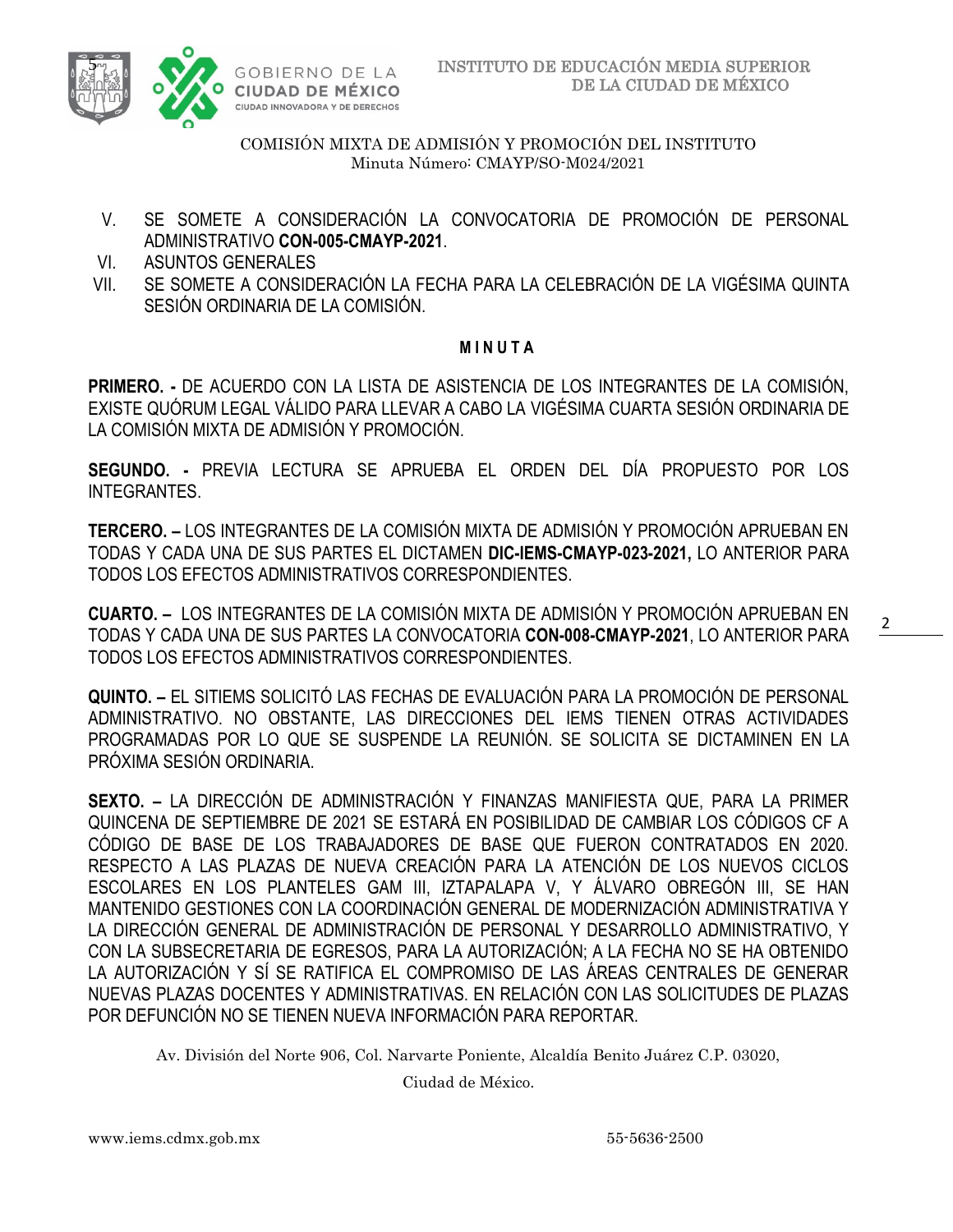

**SÉPTIMO. -** SE ACUERDA FECHA PARA LA CELEBRACIÓN DE LA VIGÉSIMA QUINTA SESIÓN ORDINARIA DE LA COMISIÓN MIXTA DE ADMISIÓN Y PROMOCIÓN EL 19 DE AGOSTO DE 2021, A LAS 11:00 HORAS. SE ENVIARÁ MEDIANTE CORREO ELECTRÓNICO LA LIGA DE LA VIDEOCONFERENCIA A LOS INTEGRANTES, PREVIO A LA SESIÓN RESPECTIVA.

**OCTAVO. -** LOS ACUERDOS TOMADOS EN LA PRESENTE SESIÓN, SON VÁLIDOS Y SURTIRÁN SUS EFECTOS LEGALES Y JURÍDICOS EN TÉRMINOS DE LO DISPUESTO POR EL NUMERAL TERCERO, PÁRRAFOS SÉPTIMO Y OCTAVO DEL "ACUERDO POR EL QUE SE AUTORIZA EL USO DE MEDIOS REMOTOS TECNOLÓGICOS DE COMUNICACIÓN COMO MEDIOS OFICIALES PARA CONTINUAR CON LAS FUNCIONES ESENCIALES Y SE ESTABLECEN MEDIDAS PARA LA CELEBRACIÓN DE LAS SESIONES DE LOS ÓRGANOS COLEGIADOS EN LAS DEPENDENCIAS, ÓRGANOS DESCONCENTRADOS, ENTIDADES DE LA ADMINISTRACIÓN PÚBLICA Y ALCALDÍAS DE LA CIUDAD DE MÉXICO, CON MOTIVO DE LA EMERGENCIA SANITARIA POR CAUSA DE FUERZA MAYOR DEL CONSEJO DE SALUD DE LA CIUDAD DE MÉXICO", PUBLICADO EN LA GACETA OFICIAL DE LA CIUDAD DE MÉXICO EL 06 DE ABRIL DE 2020.

**NOVENO. -** AGOTADOS EN SU TOTALIDAD LOS ASUNTOS DEL ORDEN DEL DÍA, LOS INTEGRANTES DE LA COMISIÓN EXPRESARON SU CONSENTIMIENTO SIN MEDIAR ALGÚN VICIO DE LA VOLUNTAD RESPECTO DE LA MINUTA EMITIDA, LA QUE SURTIRÁ SUS EFECTOS LEGALES A PARTIR DE SU PUBLICACIÓN EN LA PÁGINA OFICIAL DEL INSTITUTO DE CONFORMIDAD CON EL NUMERAL OCTAVO DE LA PRESENTE MINUTA, Y LAS FIRMAS AUTÓGRAFAS DE LOS QUE EN ELLA INTERVINIERON SE ASENTARAN UNA VEZ TERMINADA LA EMERGENCIA SANITARIA.

----------------------------------------------------------------------------------------------------------------------------------------------------- ESTE DOCUMENTO SE CONCLUYE SIENDO LAS 15:59 HORAS DEL 12 DE AGOSTO DE 2021 ---------------- -----------------------------------------------------------------------------------------------------------------------------------------------------

Av. División del Norte 906, Col. Narvarte Poniente, Alcaldía Benito Juárez C.P. 03020, Ciudad de México.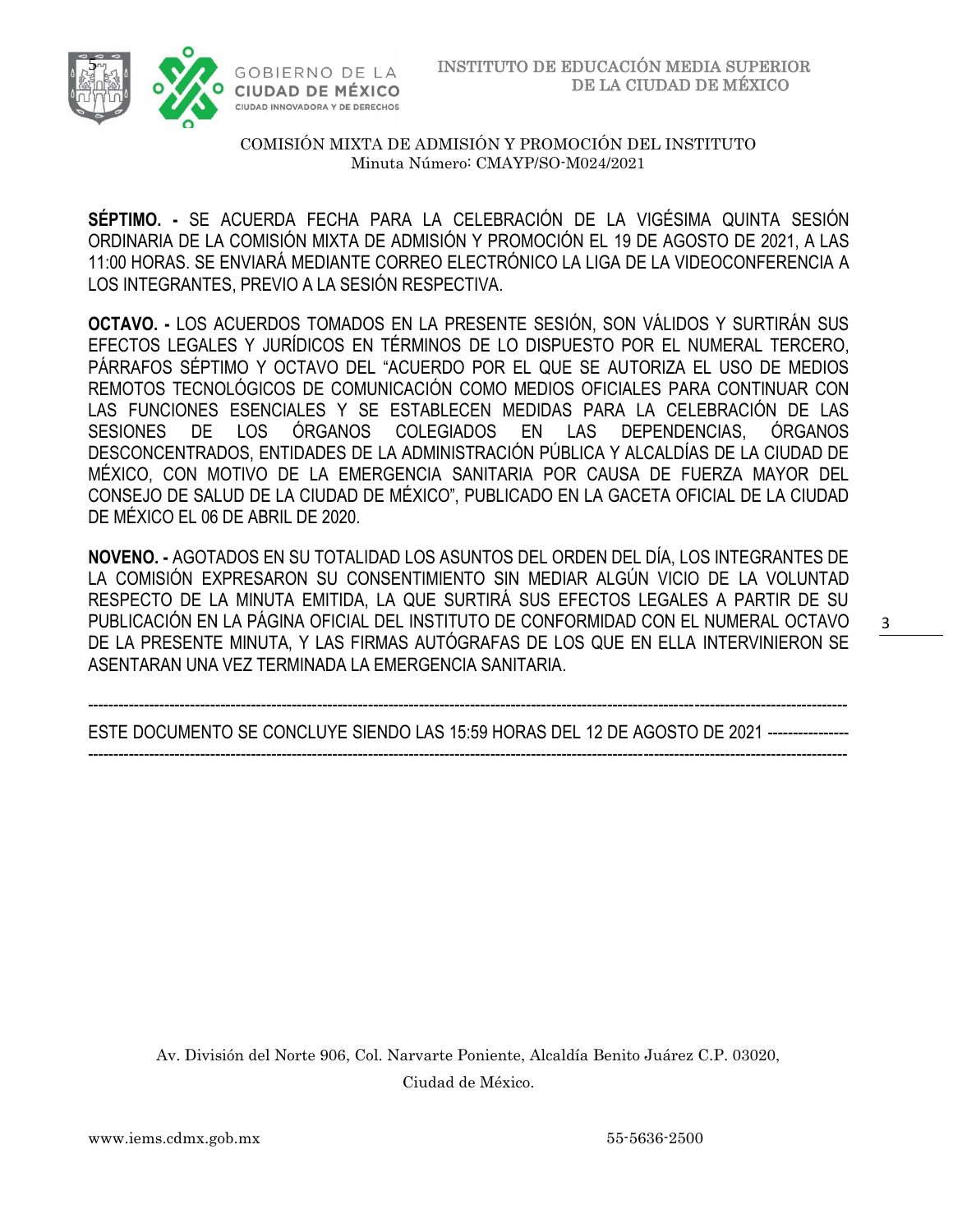

**FIRMAN LAS PARTES**

## **POR PARTE DE LOS TRABAJADORES DEL IEMSCDMX**

# **LETICIA LÓPEZ ZAMORA RENATA DELFINA ZÚÑIGA SANTELIZ**

INTEGRANTE PROPIETARIA SECRETARIA GENERAL ELECTA DEL SINDICATO DE LA UNIÓN DE TRABAJADORES DEL INSTITUTO DE EDUCACIÓN MEDIA SUPERIOR (SUTIEMS)

INTEGRANTE PROPIETARIA SECRETARIA GENERAL DEL SINDICATO INDEPENDIENTE DE TRABAJADORES DEL INSTITUTO DE EDUCACIÓN MEDIA SUPERIOR (SITIEMS)

# **RAQUEL COLÍN LÓPEZ AIDÉ ELVIA MACHORRO MACÍAS**

INTEGRANTE PROPIETARIA SECRETARIA DE ORGANIZACIÓN ELECTA DEL SINDICATO DE LA UNIÓN DE TRABAJADORES DEL INSTITUTO DE EDUCACIÓN MEDIA SUPERIOR (SUTIEMS)

INTEGRANTE SUPLENTE SECRETARIA DE ACTAS Y ACUERDOS ELECTA DEL SINDICATO DE LA UNIÓN DE TRABAJADORES DEL INSTITUTO DE EDUCACIÓN MEDIA SUPERIOR (SUTIEMS)

Av. División del Norte 906, Col. Narvarte Poniente, Alcaldía Benito Juárez C.P. 03020, Ciudad de México.